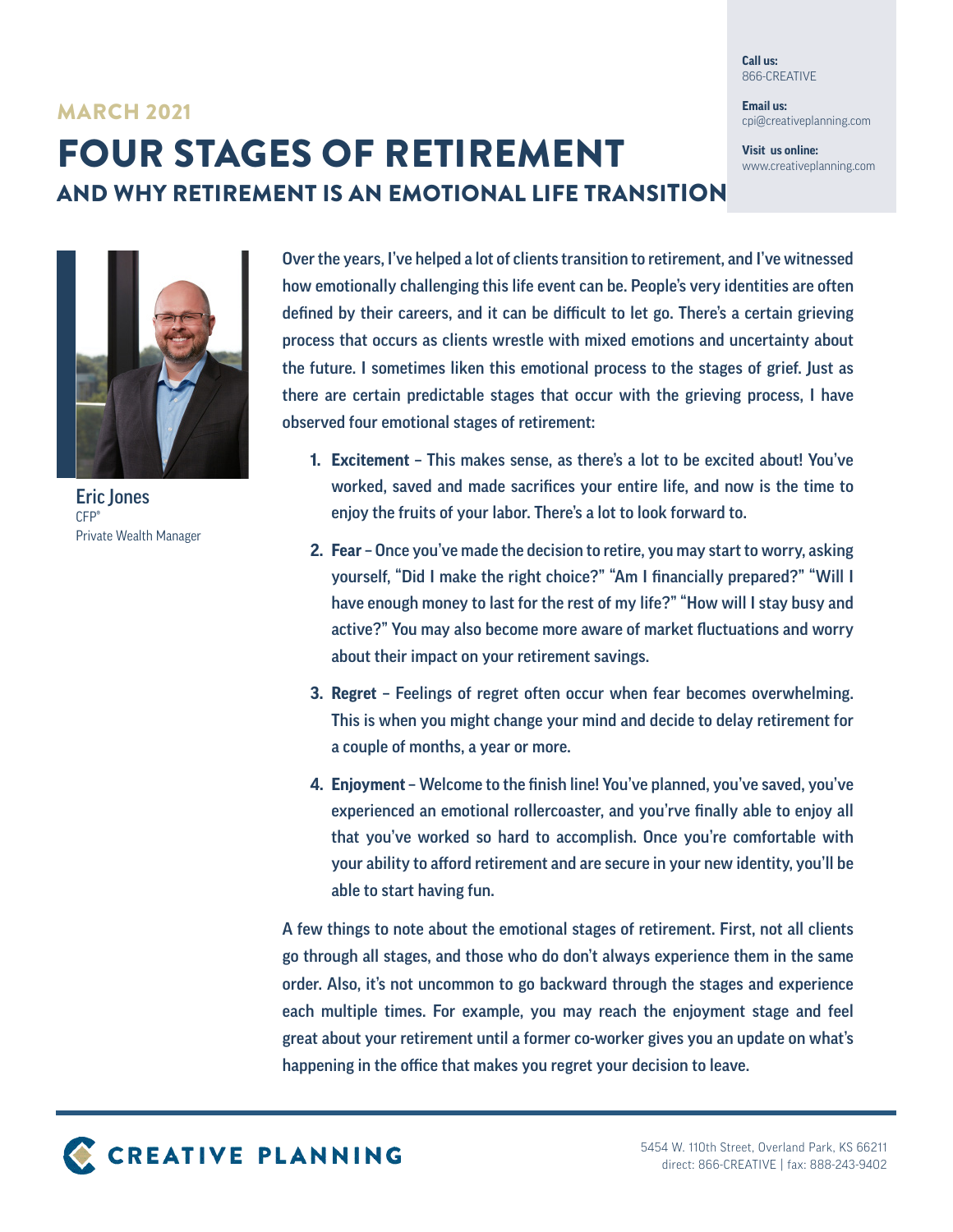Why do people often follow a similar emotional process when it comes to retirement? Why do people often follow a similar emotional process when it comes to retirement? I believe there are three main reasons:

- **• Identity** Jobs are an important part of our identities. How many times has someone asked you, "What do you do?" and you immediately answer with your occupation? You are many things to many people, but it can take a while to develop a new sense of identity after leaving your career.
- **• We're conditioned to be savers** You've worked hard your whole life to "save for the future," an abstract point in time many years down the road. Then suddenly, the future is today. It's not easy to shift from a saving mindset to a spending mindset, so it makes sense that you may feel uneasy.
- **• Fear of the unknown** As with any major life transition, it can be unsettling to enter retirement. Regardless of how diligently you've planned for this day, you've never retired before, so how can you know what to expect? Market volatility and unexpected expenses may add to your worries. Just remember that you have prepared for this day and a new, exciting phase of life awaits!

In working with clients over the years, I have observed that the most successful transitions include:

- **• A retirement identity** You may find this through church, volunteering, charity work, spending time with grandkids, traveling, a part-time job or any combination of interests and activities.
- **• A financial plan**  A financial plan can help you feel confident about the next stage of life and be prepared to make decisions regarding withdrawal strategies, health insurance, investment strategies and more. Put simply, a financial plan can provide you with the peace of mind of knowing you will be able to live securely in retirement.
- **• A monthly "paycheck"**  You may have an easier time transitioning from saving to spending mode if you give yourself a monthly "paycheck." Start by determining how much you think you will need each month and establish monthly transfers from your investment account to your bank account. If your bank account balance increases over 90-120 days, consider paying yourself less each month. If your bank account balance decreases over 90-120 days, you may need to pay yourself more to provide for your desired lifestyle.

**Call us:** 866-CREATIVE

**Email us:** cpi@creativeplanning.com

**Visit us online:** www.creativeplanning.com

As you approach retirement, you may be surprised by the emotions that pop up throughout the